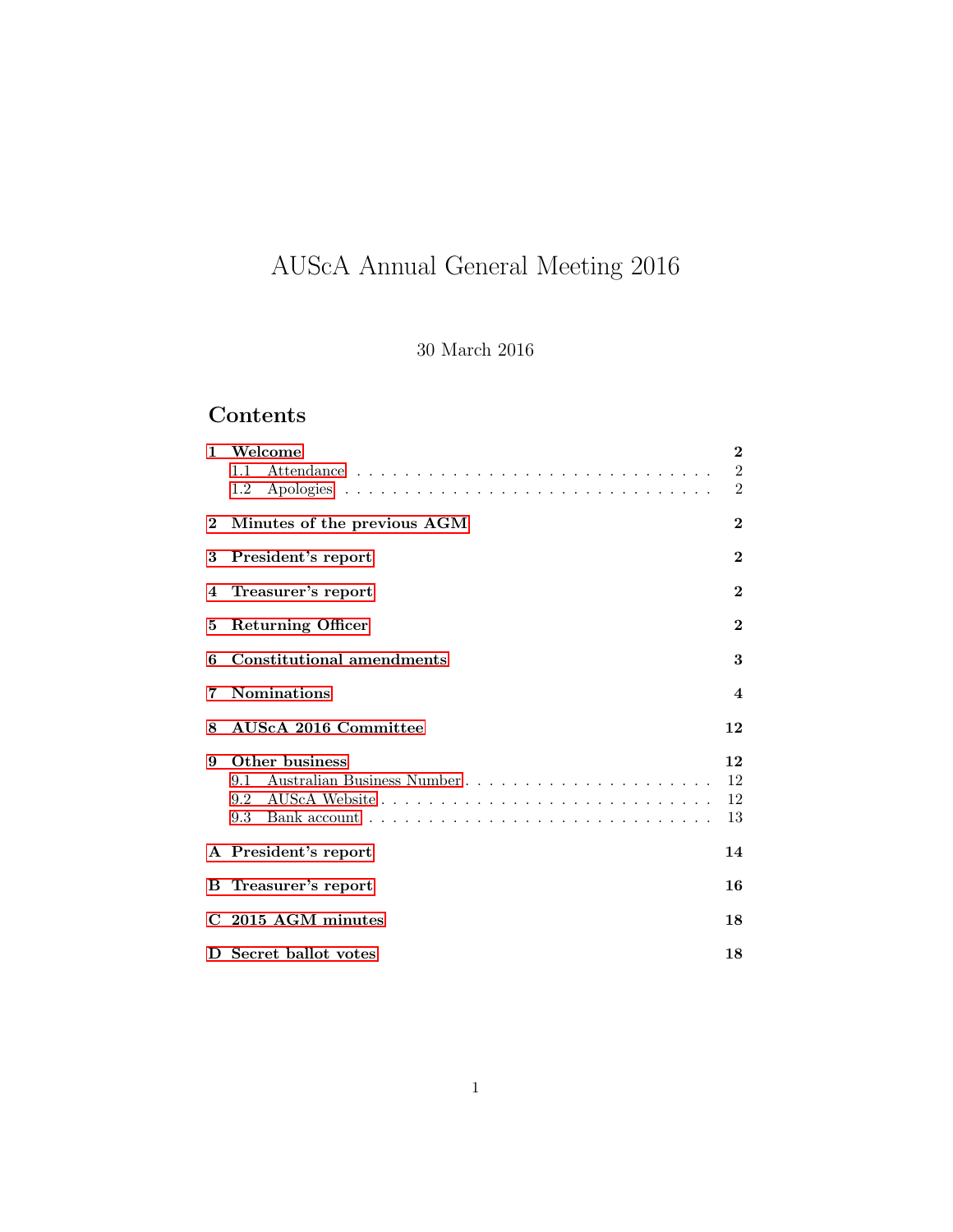### <span id="page-1-0"></span>1 Welcome

The Annual General Meeting was held on 30 March 2016 in Braggs Meeting Room Level 3.

#### <span id="page-1-1"></span>1.1 Attendance

Taylor Thomason-Caruso, Kim McLean, Sophia Ackling, Urwah Nawaz, Nibir Chowdhury, Jason Oliver, Michael Capoccia, Khalia Primer, Bo Kim, Benjamin Cheong, Nathan Eden, Sarah Ishak, Arthur Yeow, Joshua Chey, Daniel Reed, Rukmini Ghosh, Shafin Butt, Declan Price-Brooks, Tim "Rob" Edmeades, Lauren Fuge, Ellen Swan, Lachlan Harris, Karl Asmussen, Ben Geytenbeek, Brittany Howell, Emi Schutz, Kieran Meaney, Prem Poudel, Padg Fyf

#### <span id="page-1-2"></span>1.2 Apologies

Kirsten Smith, Catisha Coburn, Domimick Hentschke

### <span id="page-1-3"></span>2 Minutes of the previous AGM

The minutes from the previous AGM (2015) can be found in the attached PDF document (Appendix [C\)](#page-17-0).

The following amendments were noted with regard to the 2015 AGM minutes: in the Treasurer's report the closing balance was \$5785.61.

### <span id="page-1-4"></span>3 President's report

The President's report was delivered by the incumbent President Brittany Howell: see Appendix [A.](#page-13-0)

### <span id="page-1-5"></span>4 Treasurer's report

The Treasurer's report was delivered by the incumbent Treasurer Ben Geytenbeek: see Appendix [B.](#page-15-0)

### <span id="page-1-6"></span>5 Returning Officer

Ben Geytenbeek took on the role of Returning Officer for the 2016 Annual General Meeting for AUScA.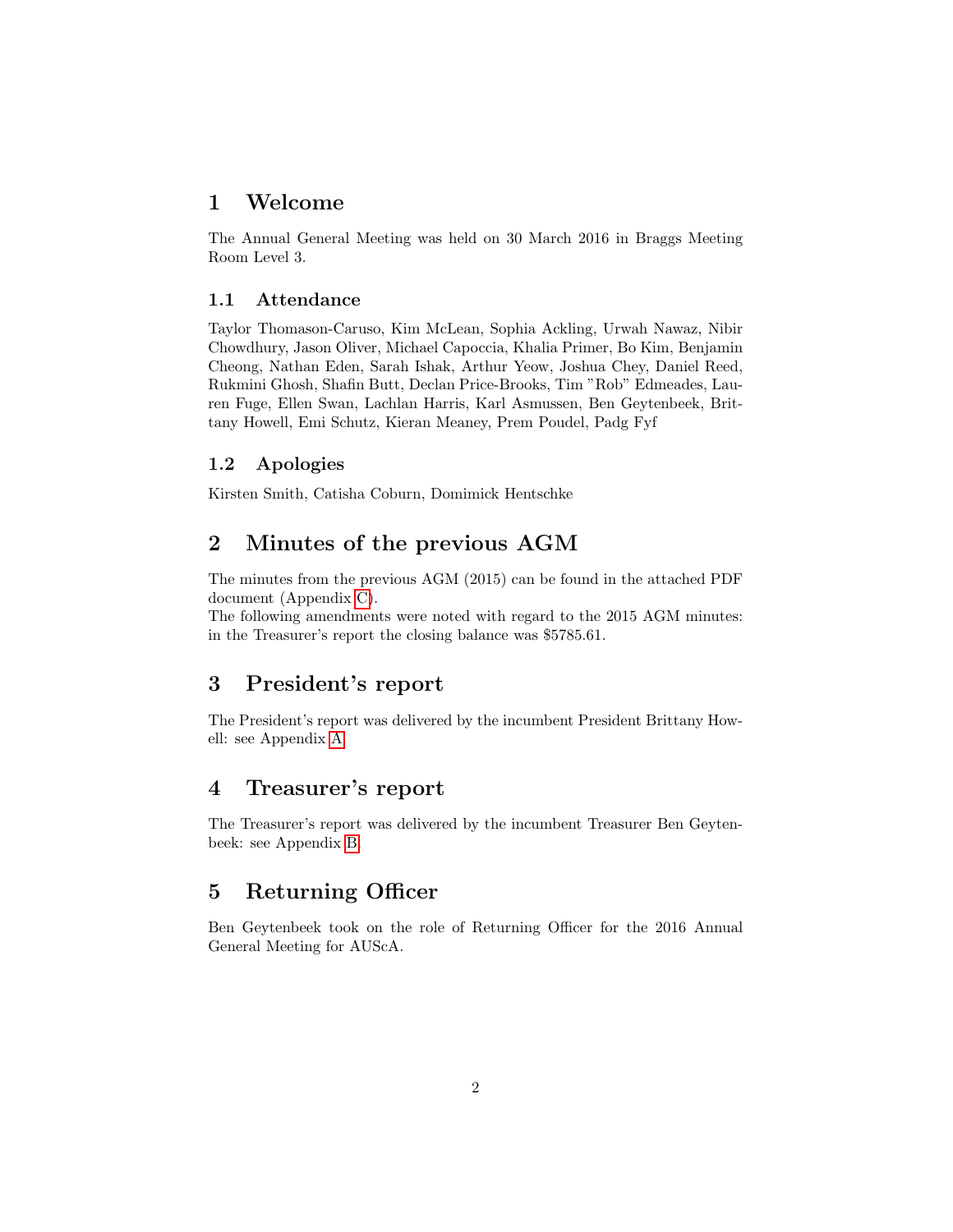### <span id="page-2-0"></span>6 Constitutional amendments

The following eight constitutional amendments were proposed prior to the meeting:

1. In paragraph 6.2 part a), after "president, vice president, secretary, treasurer," add the phrase "up to two communications officers". In paragraph 7.6 part g), remove "general committee" and add "multiple member".

For: all Against: none; motion passed unanimously.

2. After paragraph 6.2 part b) add the following: "b. In addition to those specified under paragraph 6.2 part a), there shall be up to eight associate committee members. c. Associate committee members shall not have voting rights at committee meetings, but may be called upon to assist the committee in general operation of business".

In paragraph 6.2 part h) replace "a person to fill a casual vacancy" with "an associate committee member to fill a casual vacancy of the committee specified under paragraph 6.2 part a)".

After paragraph 6.2 part h) add "i. The committee may appoint a person who is a member of the society to fill a casual vacancy of an associate committee member specified under paragraph 6.2 part b)".

For: all Against: none; Motion passed unanimously.

- 3. In paragraph 7.5 part c), replace "five" with "one". For: all Against: none; motion passed unanimously.
- 4. Replace paragraph 6.4 with "Disqualification of committee members The office of a committee member shall become vacant if a committee member is:
	- i expelled as a member under these rules;
	- ii resigns as a member of the club; or
	- iii fails to attend three (3) committee meetings without a leave of absence being granted

For: all Against: none; motion passed unanimously.

5. After paragraph 6.2 part i), insert

"j. If a committee member under paragraph 6.2 part a) undertakes a study abroad program at an international university for a period greater than two months, a casual vacancy may be appointed in accordance with paragraph 6.2 part h), and the maximum number of committee members under shall increase by one until the next annual general meeting.

k. If a committee member returns from a study abroad program under paragraph 6.2 part j), they shall share the position with any persons appointed under paragraph 6.2 part j) until the next annual general meeting."

For: all Against: none; motion passed unanimously.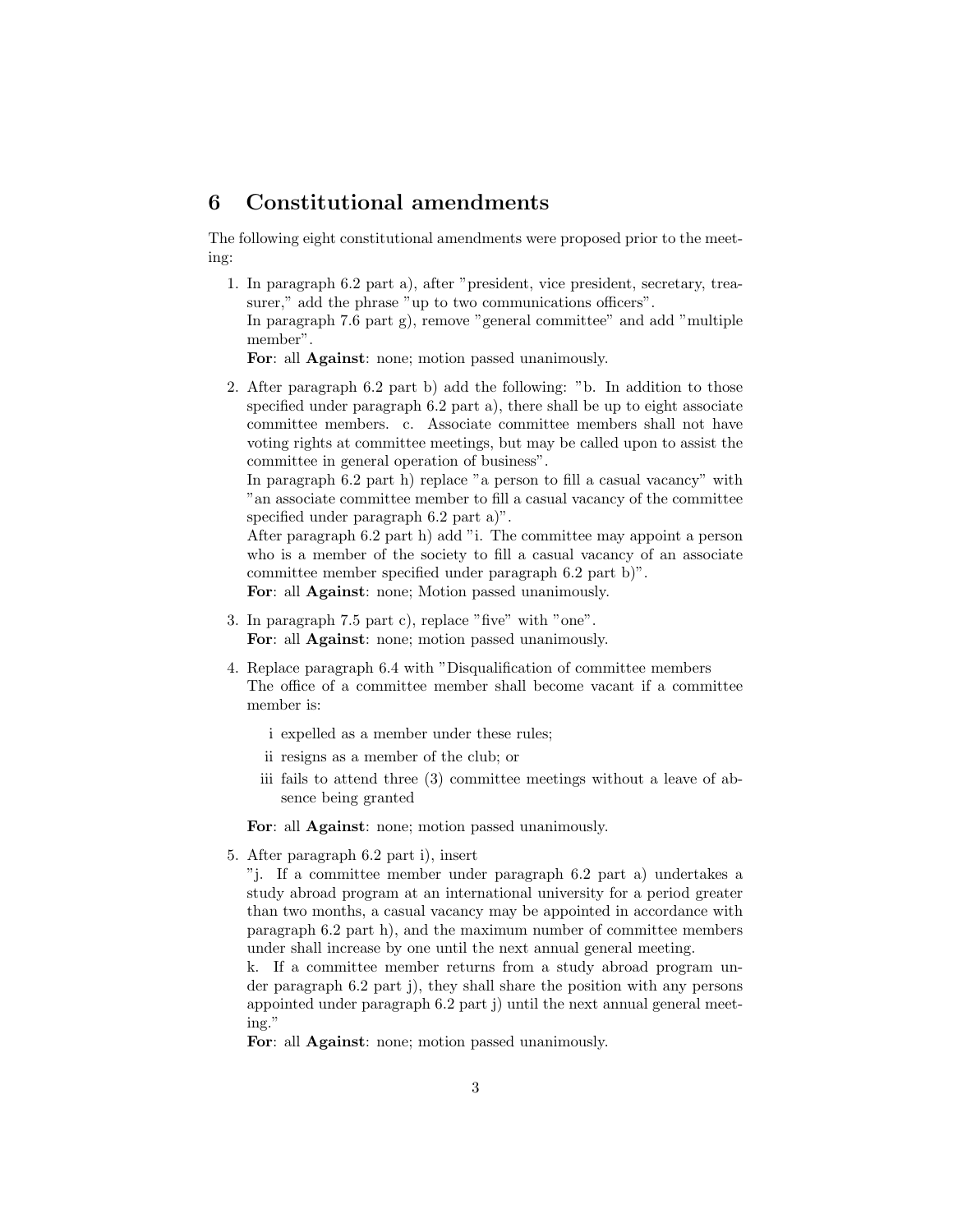- 6. Repeal paragraph 6.2 part g). For: all Against: none; motion passed unanimously.
- 7. In paragraph 5.4 part a), remove the phrase "the CA". Repeal Paragraph 5.4 part b). For: all Against: none; motion passed unanimously.
- 8. In paragraph 6.3 part c), replace "ten" with "four" and replace "one of whom must be a member of the committee" with "two of whom must be the president, vice-president, treasurer or secretary" This motion was modified so that "ten" is replaced with "six". All approved modification. For: all Against: none; motion passed unanimously.

9. After paragraph 7.6 part g), insert "h. In the case of a tie at any point in the counting of the votes, the candidate with the least first preference votes shall be excluded. If the candidates are still tied, the chair of the meeting shall have the casting vote".

For: all Against: none; motion passed unanimously.

### <span id="page-3-0"></span>7 Nominations

For the role of President there are the following nominations:

• Brittany Howell - Withdrawn

AUScA has been an integral part of my uni life since I started. I am keen to step into a less intense role of honours rep, but would continue in exec if necessary

#### • Urwah Nawaz

I'm currently in my 2nd (and 3rd) year studying Biomedical Science. I'm really enthusiastic about making university experience great for students, especially within the Faculty of Science! I currently volunteer with the International Student Centre to help new and current international students (from all faculty backgrounds) feel welcomed at Adelaide University.

Apart from that, my previous job at Urbanest has helped me acquire the skills of event management and calendar based event planning. I'm also very organised and punctual when it comes to meetings and helping out at stalls etc.

#### • Emi Schutz

I'm the current president of the Young Scientists of Australia (YSA) so I have the administration, organisation and communication skills needed to run a club. I've also been vice president of AUScA for the past year so I have good knowledge of the club and how everything works. If elected president I may bring cookies to meetings.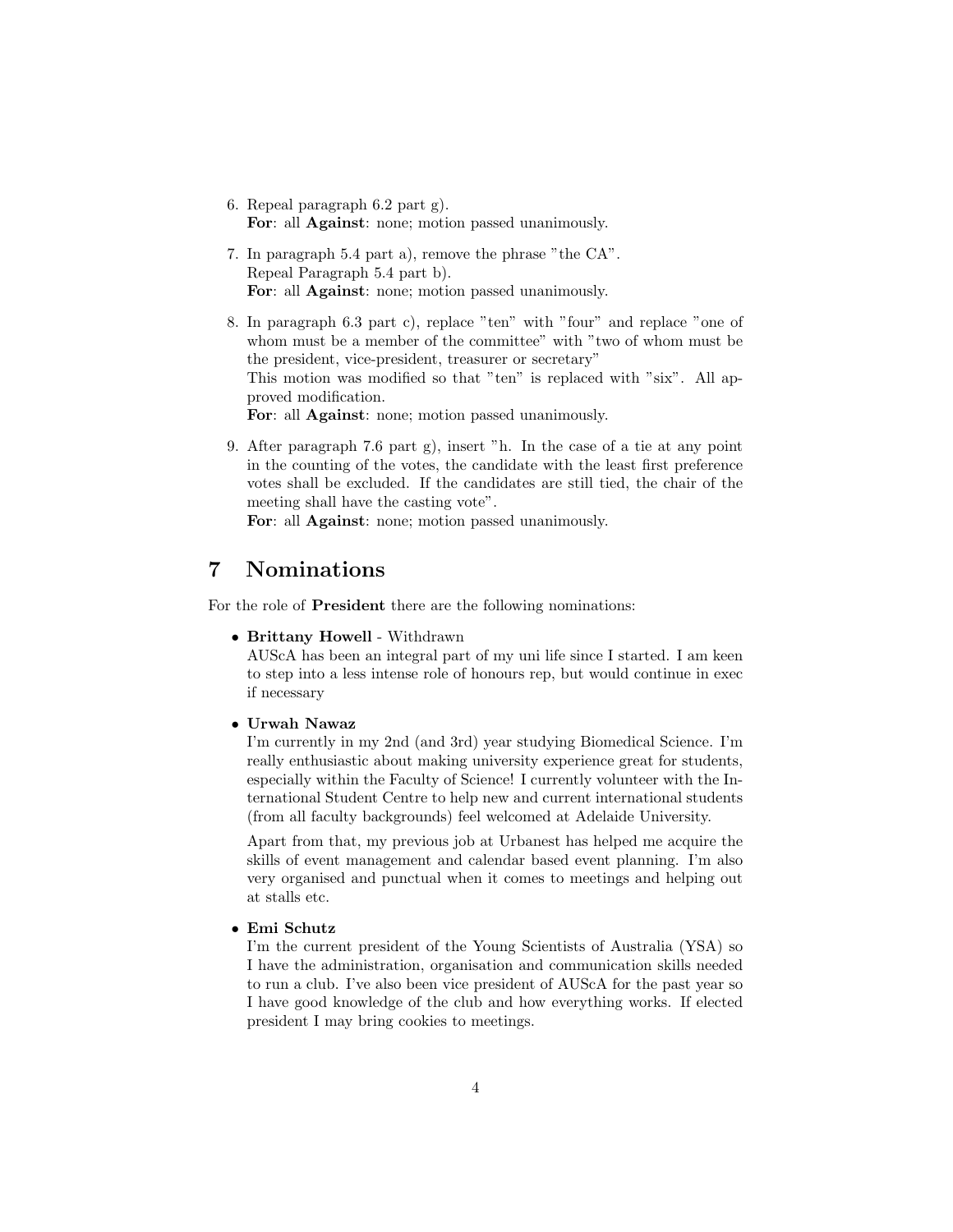Votes: via secret ballot Urwah Nawaz: 16 Emi Schutz: 11

Elected: Urwah Nawaz

For the role of Vice President there are the following nominations:

- Urwah Nawaz Withdrawn See above description.
- Brittany Howell Withdrawn See above description.
- Emi Schutz See above description.
- Khalia Primer

I have been a member of the AUScA for the past two years and have loved being able to meet other science students and get involved with the events that have been held. Since my experience has been so good, I would love the opportunity to help keep the Association going, and going well! I am very happy to sacrifice my own time to help out with or organise events. Thanks for considering me for these positions!

Votes: via secret ballot Khalia Primer: 8 Emi Schutz: 19

Elected: Emi Schutz

For the role of Secretary there are the following nominations:

#### • Catisha Coburn

I have been a member of AUSCA for the past two years and on the committee for one year. I love helping out the university community and would like to be able to contribute even more this year. I would be happy with any position on the committee, but I think that secretary would be a great way to get more experience and allow me the opportunity to help out most with AUSCA.

#### • Nibir Chowdhury

I should be elected because i think i have the necessary qualities to be a part of the science association committee. I am very punctual, dedicated to my responsibilities, have had experience as a representative of the student body (both at school and uni- currently i am the vice president of the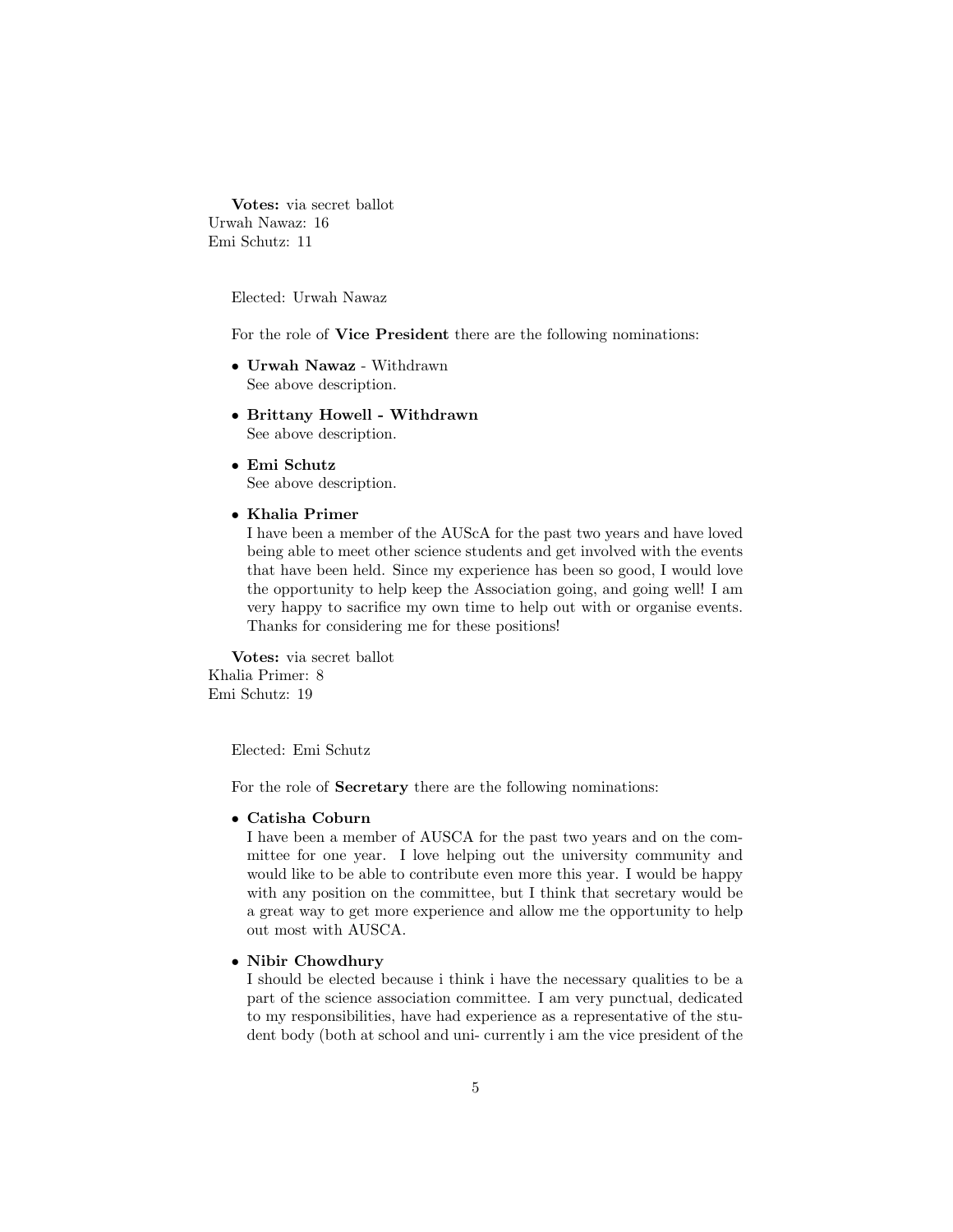university's vision generation club) and i want to make effective changes or improvements in need be for the betterment of the university, its staff and most importantly its students. Finally, i truly believe in making the university environment fun and exciting for its students and i am willing to work hard to achieve the goals of the science association.

Votes: via secret ballot Catisha Coburn: 18 Nibir Chowdhury: 9

Elected: Catisha Coburn

For the role of Treasurer there are the following nominations:

- Brittany Howell Withdrawn See above description.
- Kimberley McLean Nominated at the AGM.

Votes: as the only candidate, Kimberley McLean is automatically elected.

Elected: Kimberley McLean

For the role of **Communications Officer** there are the following nominations:

#### • Lauren Fuge

I've been attending AUScA events for the past couple of years and a few of my friends on the committee seem to really enjoy being a part of it, so I'd love to get more involved. The new position of the Communications Officer might suit me well because I'm interested in science communication and have some experience in managing a variety of social media accounts. I'm also keen to help out as a General Committee member if I don't get the Communications Officer role.

#### • Michael Capoccia

I am a third year student studying a Bachelor of Science majoring in Genetics and Microbiology. I believe I would make an excellent addition to the Science Association committee, as I have had significant previous experience working as part of a team in other organisations; in high school I was a founding member of the Information Technology Club, which included a student run news program and video website. I also actively participate in my local community through the Rotary club, where I have worked at their monthly markets helping with stalls and the barbecue. I believe I can use these skills and experiences to assist the association with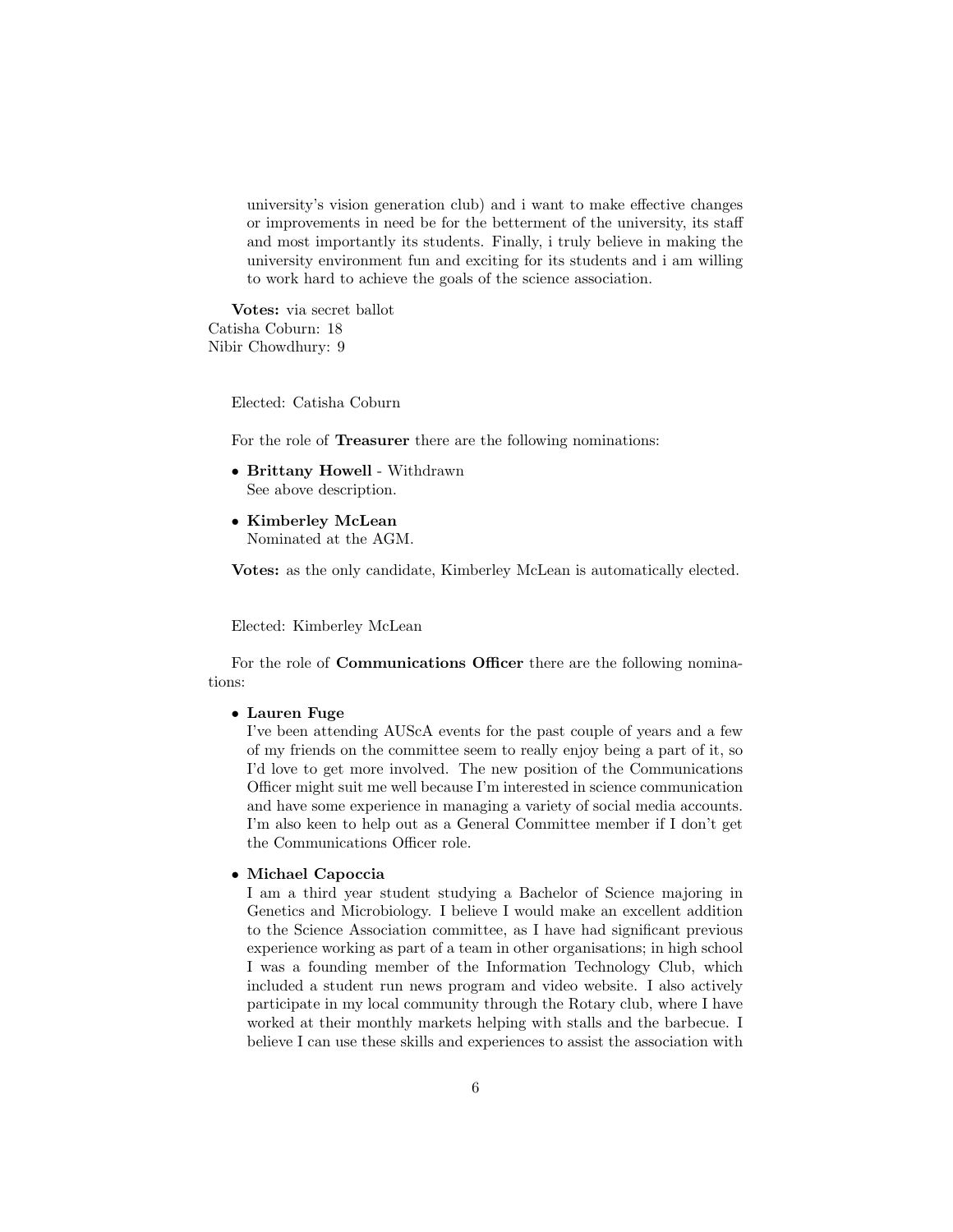organizing events such as the pubcrawl and helping out on any barbecues, as well as being a strong addition to the committee in terms of general event organisation. I hope to have the opportunity to assist the Sciences Association, and see it grow, as part of the team.

#### • Kirsten Smith

- already been a representative before so I have experience as part of the AUScA committee.

- Enjoy talking to people
- Enjoy organising events
- Used to contacting academics, through things such as mentoring
- Good at talking to a range and variety of people
- learnt from working in customer service and exchange
- dedicated to the success of the club
- Sarah Ishak Being a second year student myself, I would be happy to be a second year representative for AUSA. I am willing to put myself out there to find what other second year students dislike, like and would need or want from AUSA. I am friendly, approachable and always smiling and I feel like these qualities would give other second year students the confidence to provide their opinions about the association to me.

I feel that I am a hard worker and have good time management skills, thus it would be easy to make time for any requirements for the association as a general committee member; whether it is helping out in organising barbecues or simply selling pub crawl T-shirts. I guarantee that I will turn up to as many events as I can and will persevere in being a contributing member of this committee.

• Joshua Chey Hi, I'm Joshua Chey, and I am a second year biomedical science student.

What I really like about AUScA is that it brings together people who are passionate about science regardless of their backgrounds, and I enjoy meeting new and exciting individuals during AUScA events (esp pubcrawls!). So this year I would really love to be part of the team that makes this association great- and give the best I can so we can achieve its goals together.

If elected, this would be my first committee position in a university club. I am a reliable and responsible person, and I am also able to learn things quickly. I will be able to adapt quickly to the way clubs are run here.

My notable club experiences are:

- IT Director - Taylor's College (Malaysia) Pre-Medical Society

- I was responsible for managing online communication with members, administrating social media pages and creating club promotional material - Member-in-charge (Operations)- St John Ambulance Malaysia, Kuala Lumpur SBU combined cadet division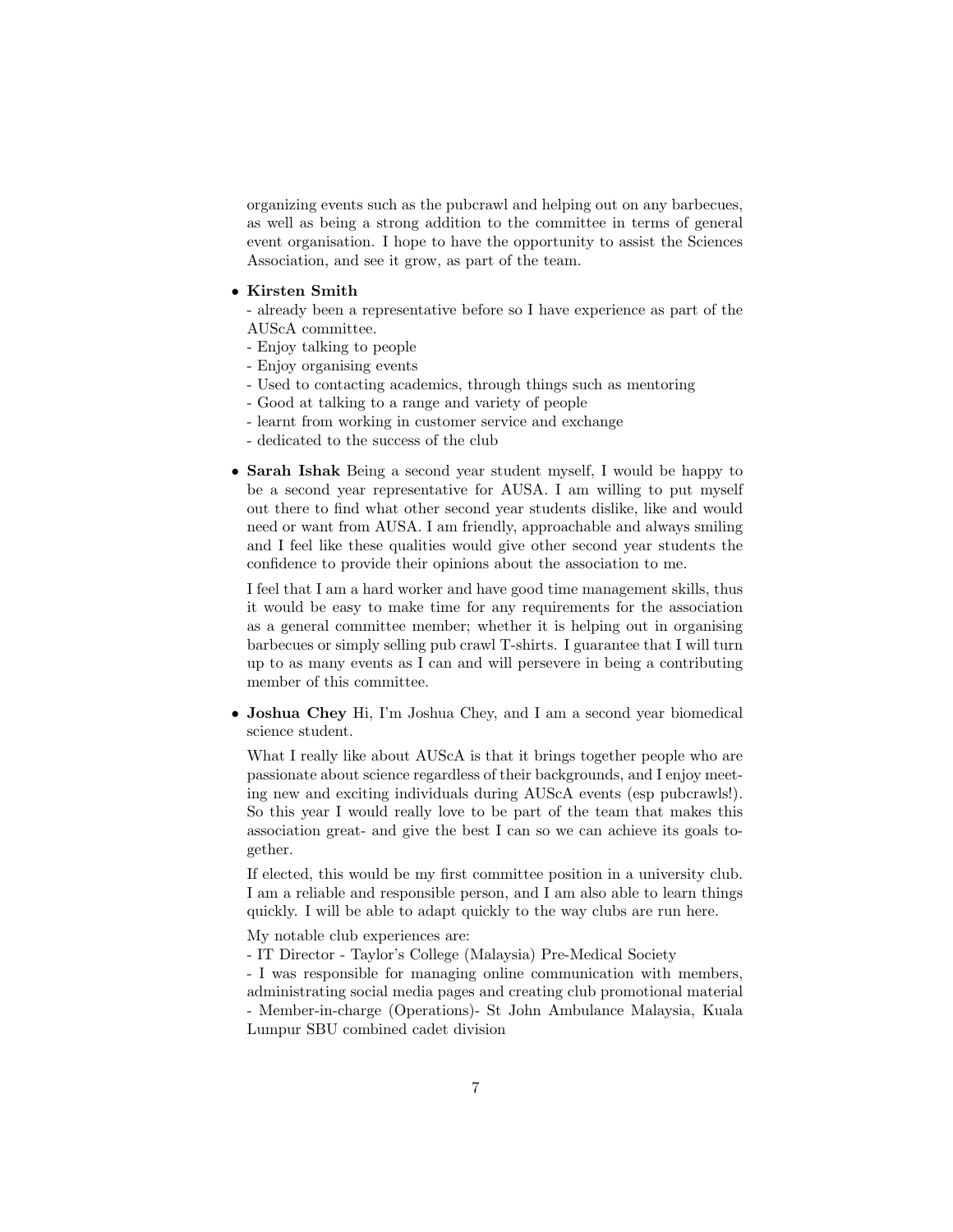- I was responsible of ensuring smooth club operations, heading the committee as well as planning and executing club plans and events.

- Head of discipline - High school Prefectorial board

- I was that mean guy that gave you 'the look' whenever you broke school rules

Votes: via secret ballot For voting numbers, see Appendix [D.](#page-17-1)

Elected: Lauren Fuge, Joshua Chey

For the role of First Year Representative there are the following nominations:

#### • Shubhkarman Singh

Apropos the above post by you, inviting applications for different positions in AUScA, I would like to file my candidature for 1st year Representative and General Committee member. I assure you of my relentless and dedicated services that would prove to be an asset for the Association. I am a punctual, disciplined and an extrovert person who can represent the science association in a very impressive way. Moreover, I am a 1st year international student pursuing Bachelor of Biomedical Science. So, I think I should get a chance to be in that position.

#### • Taylor Thomson-Caruso Nominated at the AGM.

Votes: via secret ballot Shubhkarman Singh: 2 Taylor Thomson-Caruso: 23

Elected: Taylor Thomson-Caruso

For the role of Second Year Representative there are the following nominations:

- Urwah Nawaz Withdrawn See above description.
- Joshua Chey Withdrawn See above description.
- Sarah Ishak See above description.
- Khalia Primer See above description.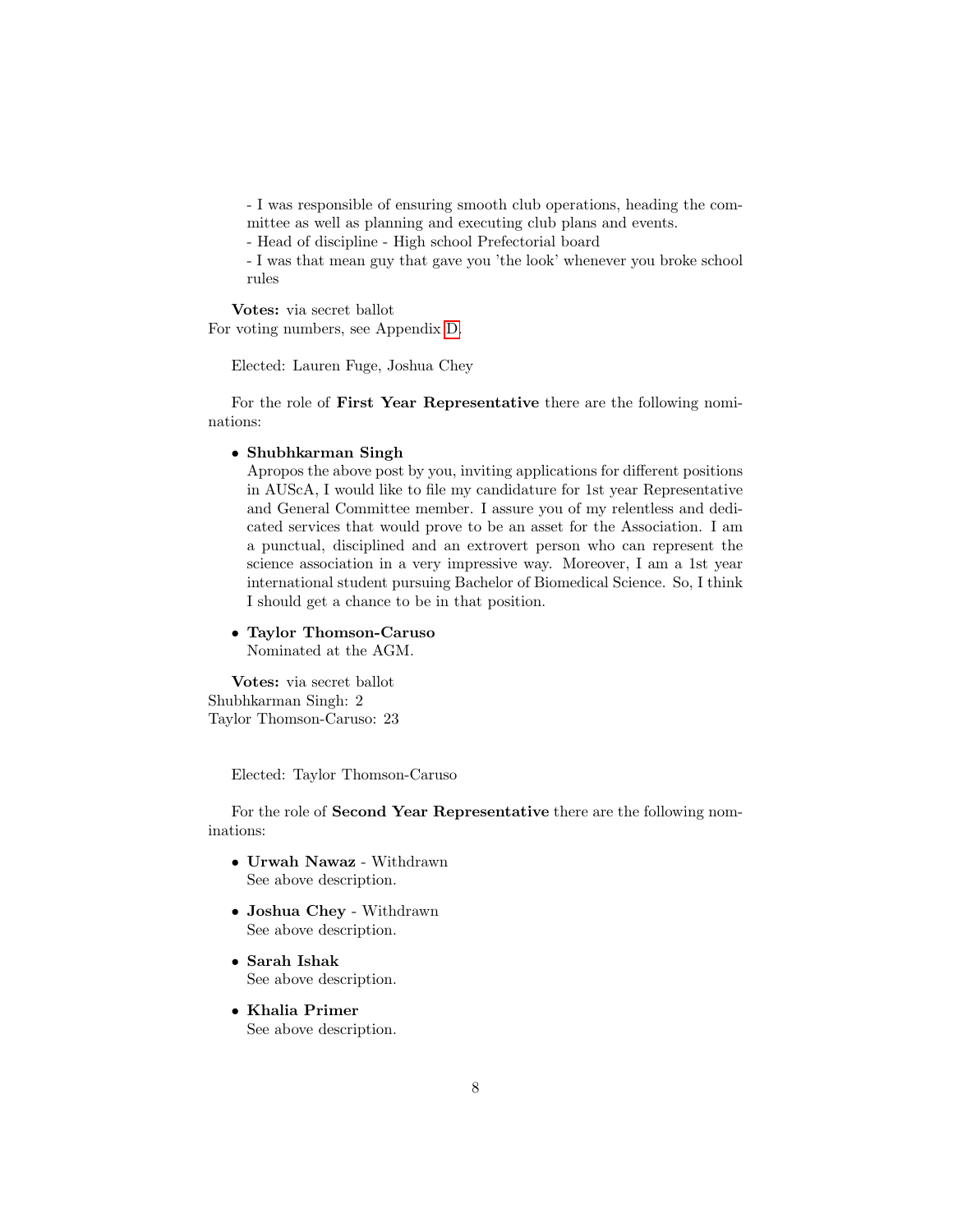• Sarah Ishak See above description.

Votes: via secret ballot Khalia: 16 Sarah: 8

Elected: Khalia Primer

For the role of Third Year Representative there are the following nominations:

• Karl Asmussen

I'll bring proven experience in being a committee member, and the ability to share my interest in science via any means necessary (and clean up after BBQs).

- Catisha Coburn Withdrawn See above description.
- Urwah Nawaz Withdrawn See above description.
- Nibir Chowdhury See above description.
- Michael Capoccia See above description.
- Emi Schutz Withdrawn See above description.
- Kirsten Smith See above description.
- Dominick Hentschke

I've already voluntarily assisted with events/stalls and I'm excited to get more involved with AUScA. I'm also passionate about science and AUScA has been a great way for me to make contacts, like-minded friends, and have fun, and I'd like to help AUScA continue to provide great opportunities for others to do the same.

Votes: via secret ballot For voting numbers, see Appendix [D.](#page-17-1)

Elected: Karl Asmussen

For the role of Honours/Postgrad Representative there are the following nominations: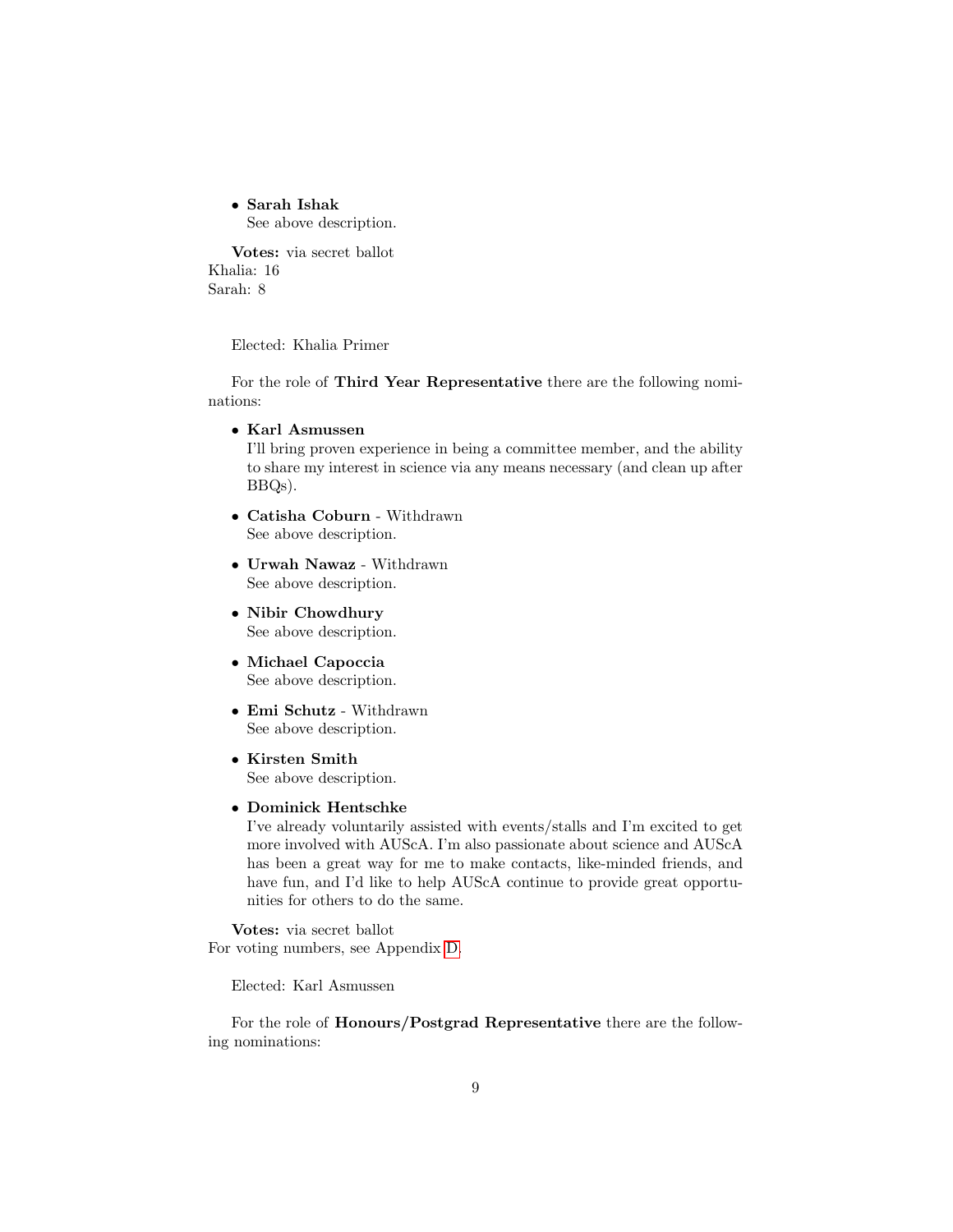• Brittany Howell

See above description.

Votes: as the only candidate, Brittany Howell is automatically elected.

Elected: Brittany Howell

For the roles of General Committee Member, of which there are two, there are the following nominations:

- Lauren Fuge Withdrawn See above description.
- Brittany Howell Withdrawn See above description.
- Karl Asmussen Withdrawn See above description.
- Taylor Thomson-Caruso Withdrawn I have enjoyed being on the committee this last year and want to continue this year. I help out as much as I can and keep up to date with whats going on if I've missed a meeting.
- Catisha Coburn Withdrawn See above description.
- Shubhkarman Singh See above description.
- Urwah Nawaz Withdrawn See above description.
- Joshua Chey Withdrawn See above description.
- Nibir Chowdhury See above description.
- Michael Capoccia See above description.
- Sarah Ishak See above description.
- Rukmini Ghosh

I am reliable, enthusiastic and love helping out. I have been an Adelaide science student for 2.5 years, and would love to be a part of the committee.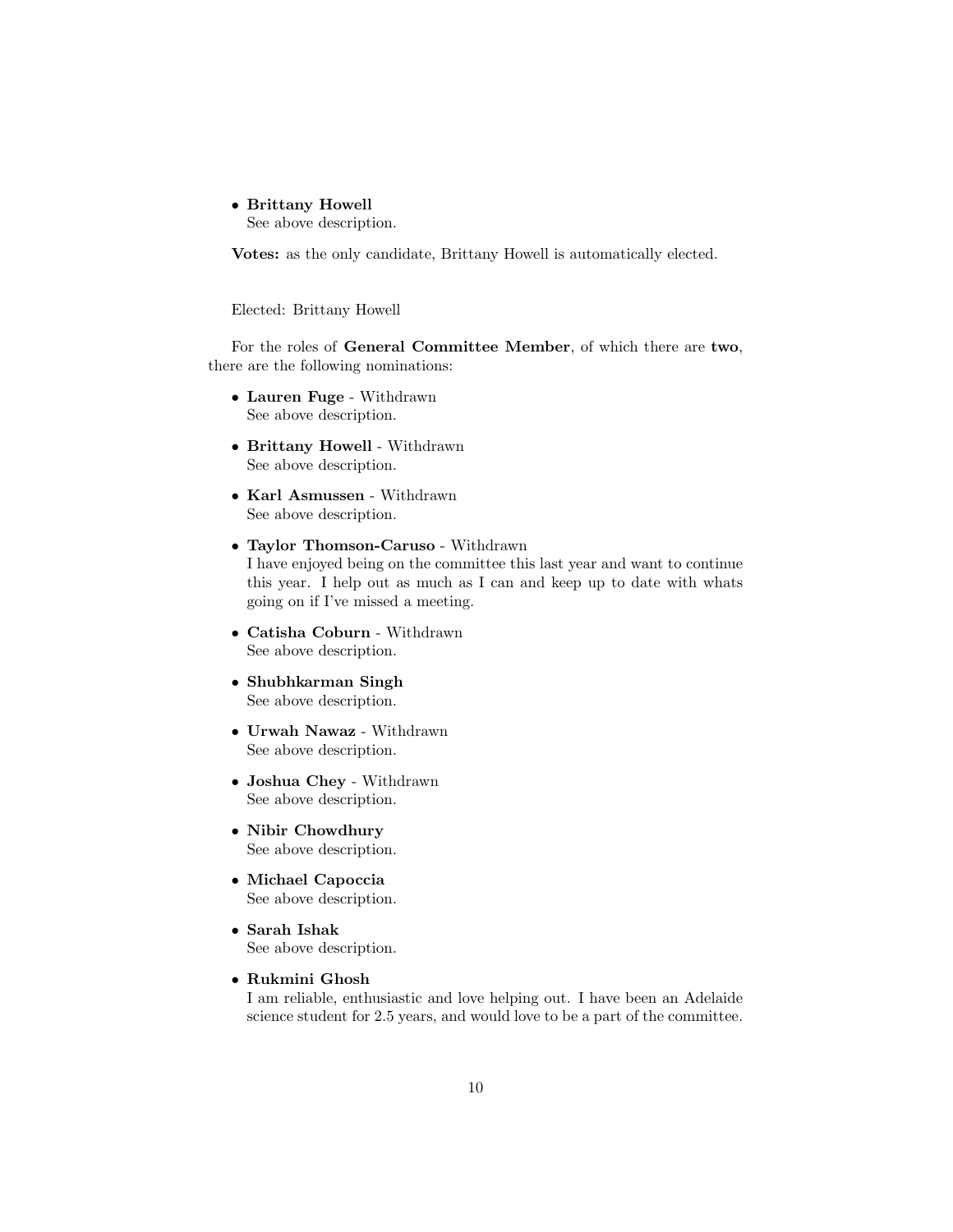- Emi Schutz Withdrawn See above description.
- Khalia Primer Withdrawn See above description.
- Kirsten Smith See above description.
- Dominick Hentschke See above description.

Votes: via secret ballot For voting numbers, see Appendix [D.](#page-17-1)

Elected: Nibir Chowdhury, Kirsten Smith

For the roles of Associate Committee Member, of which there are up to eight, there are the following nominations:

- Ellen Swan Nominated at the AGM.
- Jason Oliver Nominated at the AGM.
- Michael Capoccia See above description.
- Sarah Ishak See above description.
- Declan Price-Brooks Nominated at the AGM.
- Nathan Eden Nominated at the AGM.
- Arthur Yeow Nominated at the AGM.

Votes: as there are less than eight candidates, all candidates are automatically elected.

Elected: Ellen Swan, Jason Oliver, Michael Capoccia, Sarah Ishak, Declan Price-Brooks, Nathan Eden, Arthur Yeow.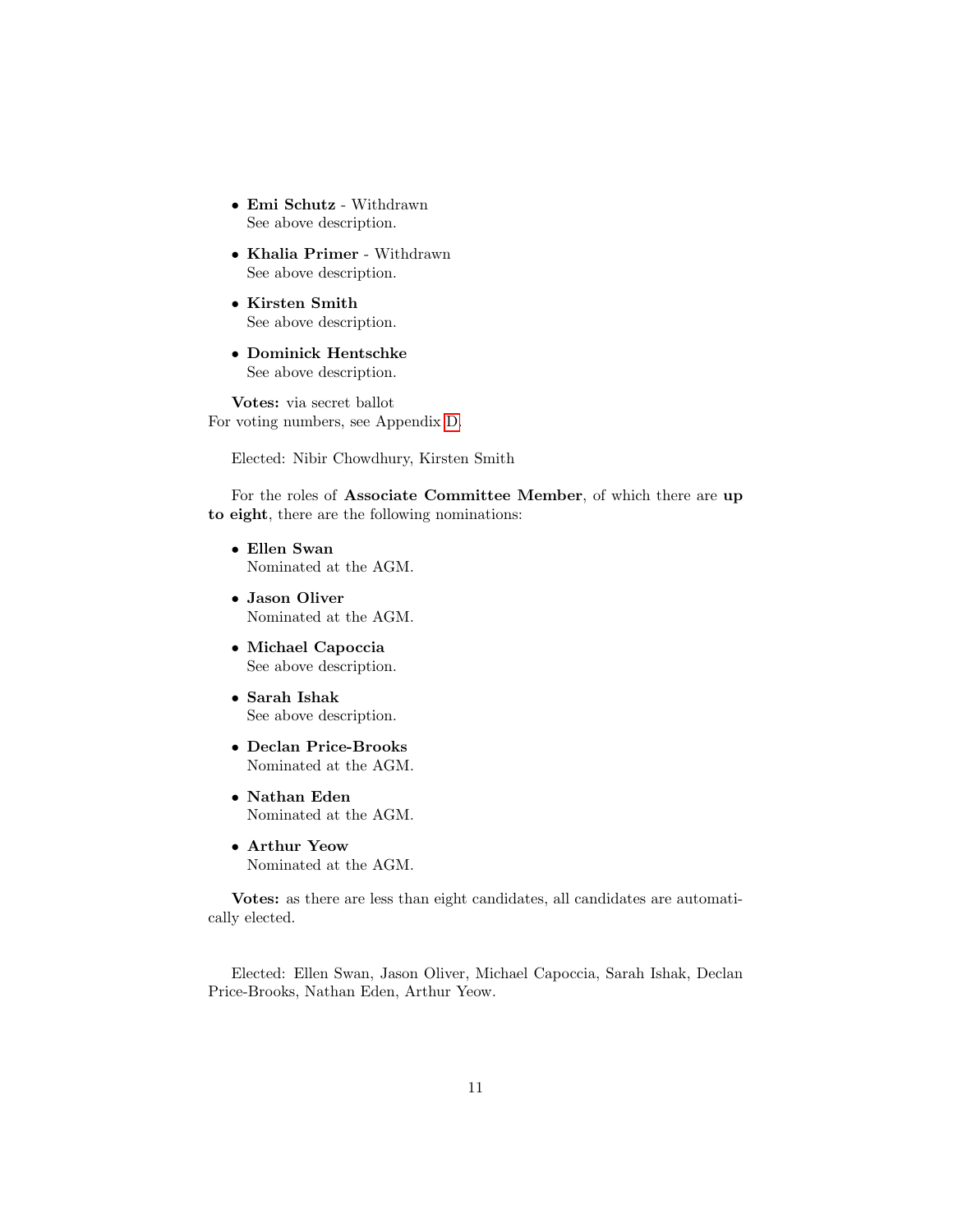### <span id="page-11-0"></span>8 AUScA 2016 Committee

The committee for AUScA in 2016 will comprise the following:

- President: Urwah Nawaz
- Vice President: Emi Schutz
- Secretary: Catisha Coburn
- Treasurer: Kimberley McLean
- Communications Officer: Lauren Fuge, Joshua Chey
- First Year Representative: Taylor Thomson-Caruso
- Second Year Representative: Khalia Primer
- Third Year Representative: Karl Asmussen
- Honours/Postgrad Represenative: Brittany Howell
- General Committee Members: Nibir Chowdhury, Kirsten Smith
- Associate Committee Members: Ellen Swan, Jason Oliver, Michael Capoccia, Sarah Ishak, Declan Price-Brooks, Nathan Eden, Arthur Yeow

### <span id="page-11-1"></span>9 Other business

#### <span id="page-11-2"></span>9.1 Australian Business Number

Proposal: the incoming president, vice-president and treasurer register their names as signatories for the Australian Business Number of the Adelaide University Sciences Association.

The motion was modified to include all executive officers, including communication officers, as signatories for the ABN. Motion passed unanimously.

#### <span id="page-11-3"></span>9.2 AUScA Website

Proposal: the incoming communications officer(s) (subject to passing of constitutional amendment) or president be registered as hosts and managers of <www.ausca.org.au>.

Amended to just COs. Motion passed unanimously.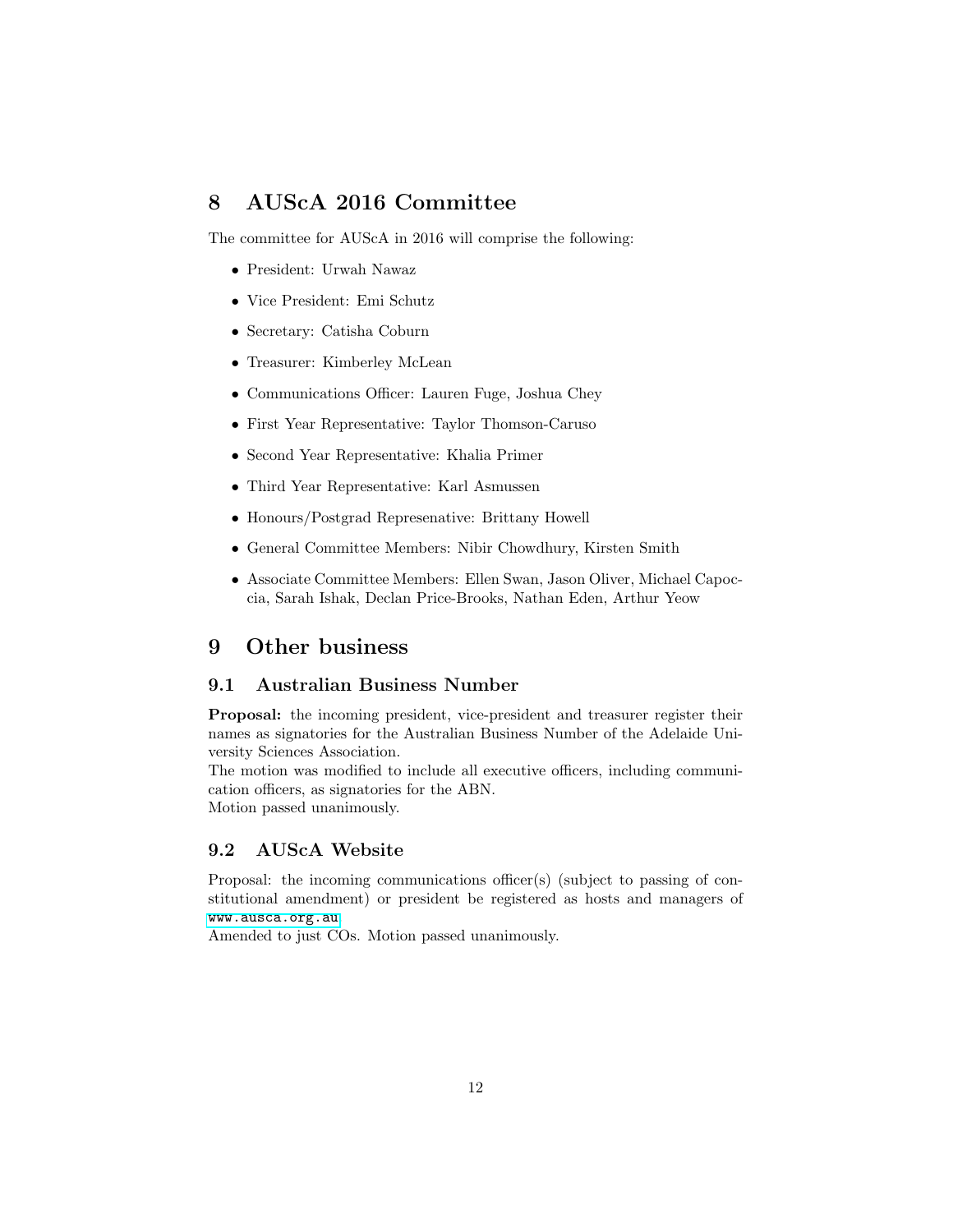### <span id="page-12-0"></span>9.3 Bank account

Proposal: the incoming president, vice-president, secretary and treasurer will be signed on as signatories to the society account. The outgoing president, vice-president, secretary and treasurer will be removed as signatories from the society account.

Motion passed unanimously.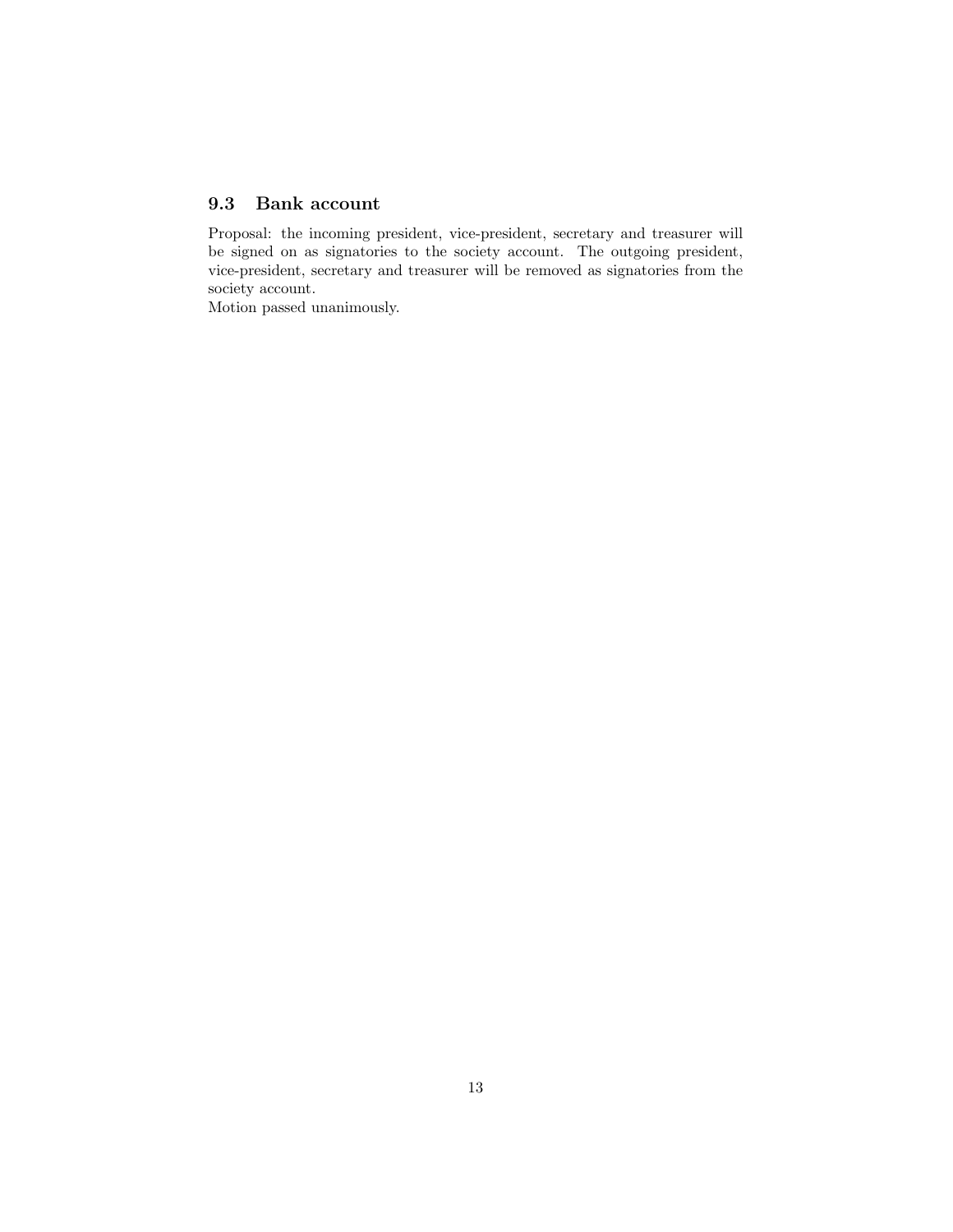### <span id="page-13-0"></span>A President's report

Adelaide University Sciences Association c/o AUU Clubs Lady Symon Building University of Adelaide Victoria Drive Adelaide 5005

To the members of the Adelaide University Sciences Association

It has been a privilege to serve you as president over the past year. I would like to begin my address by thanking the committee from the past year, for without their dedication and efforts, AUScA surely would not be where it is today. Secondly I would like to thank those members who are not on the committee and still volunteered their time at AUScA events, your efforts are always deeply valued. Finally I have some special mentions for those who did some outstanding work. I thank the team who put together the Quiz night, Kirsten, Ellen, Catisha, and Kieran. I thank Emi for this years sticker design and Jason for his design of our recent pubcrawl shirt. Finally Id like to thank all of those who helped out in the long hours at a barbecue, or sat signing people up on a stall. I understand how much effort goes into keeping AUScA active, and I truly appreciate everyones contribution to the club.

The membership of AUScA in 2015 reached 486 members, a slight decline on the 519 members of the previous year. However, this year we have already reached 319 and we have noticed attendance at events has increased, with record numbers at recent movie nights and meet and greets. Analysis of membership data has revealed that there were three peaks in our membership recruitments throughout 2015, the first and largest peak was at OWeek, where AUScA gained 287 members. The remaining peaks came from both of our pubcrawls (Beer-N-A and Schodingers Crow). Two important conclusions can be made from this data. Firstly, in order to sign up large numbers of members in OWeek, it is important to talk to the faculty and ask to promote AUScA to first years. Secondly, pubcrawls are intrinsic to the promotion and involvement of AUScA members. It is my recommendation to remain close to the faculty for recruitment purposes, and always keep pubcrawls on the AUScA event calendar.

In terms of the interests of our members, those with an interest in Molecular Biology are the most represented group, comprising 24% of the cohort. Following closely is Physics with 21%. Chemistry, Evolutionary Biology and Animal Science are similar with 13%, 11% and 10% respectively. Geology, Agricultural Science, and Oenology/Viticulture are our least represented groups, being represented by 5%, 4% and 2% of the membership in total.

Our most popular events remain to be pubcrawls. We have learned that the most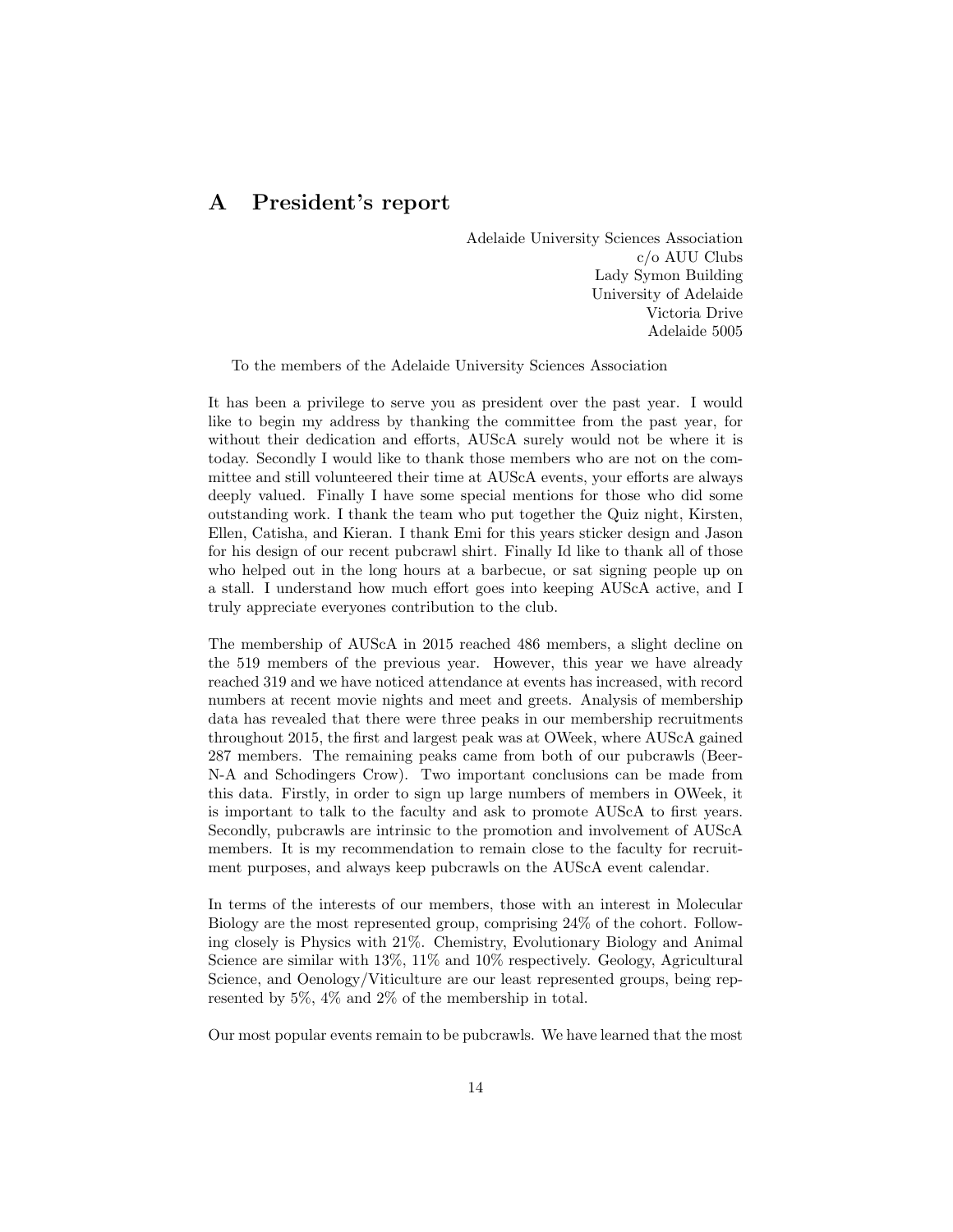successful pubcrawls are those with either witty pop culture references involving a science reference or a timeless, non-cheesy science idea. A classic example for a pop culture reference is Schrodingers Crow or our current shirt, Gravitational Raves. Both capitalise on current events. An example for a timeless, non-cheesy slogan is cell-fie, which has no event relevance, but was a phenomenal concept which lead to our best selling shirt. My recommendations in regards to future pubcrawls are: choose a design wisely, if the joke needs explaining, it isnt worth it. Secondly, choose a bright colour for the shirt, pubcrawls always look better when everyone is wearing something identifiable. Lastly, keep everyone together as much as possible on the route. Splitting up the group into separate pubs can ruin the mood.

Lastly, I would like to mention that AUScA is gaining a reputation surrounding our annual Quiz night. We always receive compliments predominantly about our science and pop culture rounds. I hope that as the years progress, AUScA retains its excellent standard of questions.

At the end of 2015, AUScA awarded lecturers for outstanding teaching. The winners included Derek Leinweiber (Physics), John Conran (Evolutionary Biology), Greg Metha (Chemistry), Paul Thomas (Molecular Biology) and Karin Barovich (Geology).

Lastly, I wish to formally acknowledge that 2016 is the 125th year of AUScA. Although there have been times of dormancy in our history, we are able to say that we are part of a society that is the oldest non-sporting club on campus, we are older even than the Adelaide University Union.

AUScA is continually growing and maturing, and it is my pleasure to see so many students benefitting from our work. I believe that AUScA has the potential to bring people of all disciplines and year levels together, much more than our classes do. Ive been apart of AUScA as first year rep, secretary and president, and I couldnt imagine my life without it. It is my wish that AUScA thrive, and always be a place for students to celebrate science.

Yours faithfully,

Brittany Howell

AUScA President 2015/16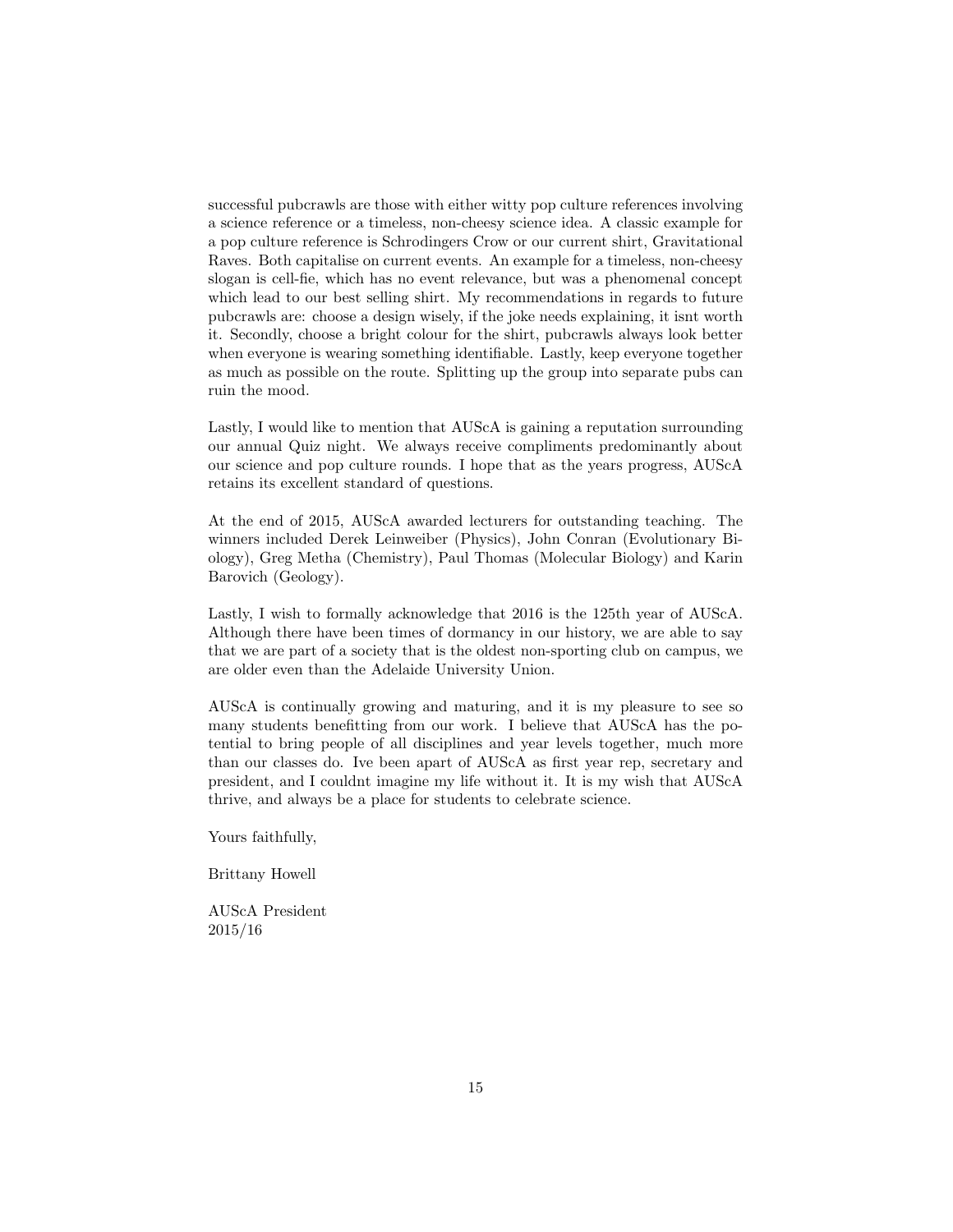### <span id="page-15-0"></span>B Treasurer's report

Adelaide University Sciences Association c/o AUU Clubs Level 2, Lady Symon Building Victoria Drive University of Adelaide ADELAIDE 5005

To the members of the Adelaide University Sciences Association,

Over the past year, AUScA has completed the financial goal set out by the 2013 committee to set up the club into a secure financial position. After three years of growing the monetary reserve, future committees will now be able to afford to run events with a relatively large up-front cost, an example being the planned 125th Anniversary Ball.

Over the past financial year, AUScA has reregistered its bank account. Previously, the account name was "Society for Physics, Astronomy, Cosmology and Experimental Deeds", since which the club name has changed twice, firstly to "Scientific People's Association Containing Every Discipline" and then to AUScA. Due to the substantial relaunch of the society in 2013, the minutes of the meeting documenting the first name change were lost, requiring a brand new account as opposed to changing the account name. The account is now one-to-sign, as opposed the previous two-to-sign, making it possible to make online reimbursements to committee members as opposed to writing a cheque or withdrawing from the petty-cash, which is generally poor practice.

Once again, memberships and pub crawl shirt sales make a bulk majority of the income, although barbecues and quiz nights tend to break even based even due to non-member sales. Events like the annual dinner run at a net loss, paid for in part by grants and accumulated income throughout the year. As a quick note on the opening balance, the previous year's treasurers report cites the closing balance as \$8464.61, but the semester one pub crawl was paid for a few days later at a cost of \$2680.00. In the figures below, only the semester two pub crawl is included, whereas the previous reporting period included a total of three pub crawls.

Finally, I wish to thank AUScA for the privilege of allowing me to serve as treasurer over the last year, and as president the two years prior. It has been an absolute honour and a joy. I wish to thank the past committee members, in particular the past treasurer Irene Willcocks for the many hours of hard work and dedication to bring AUScA to its position today. To the future committee members, I wish you all the best, and I know that you will take AUScA to places we could scarcely dream when we restarted it in 2013.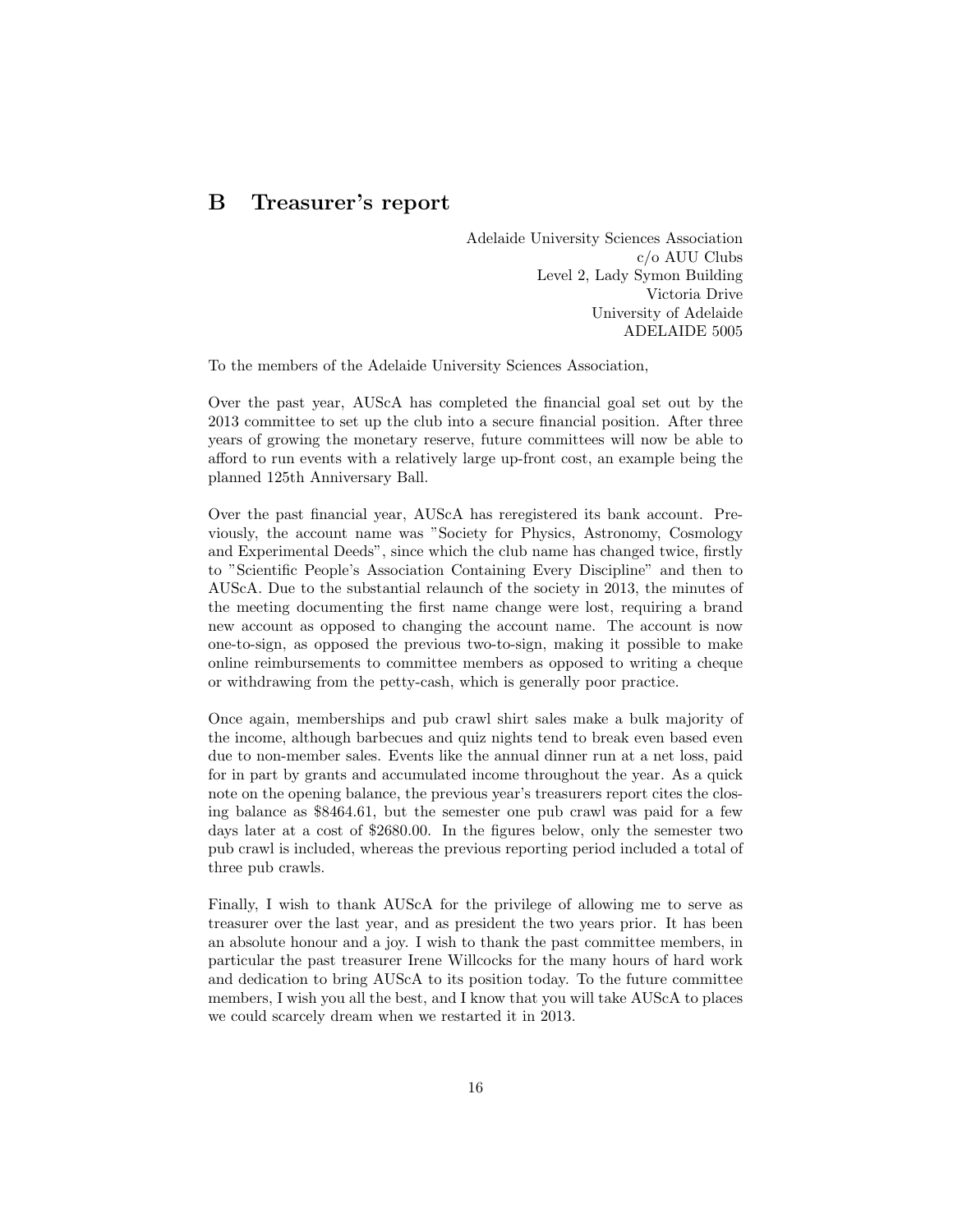Yours Sincerely,

Ben Geytenbeek

Adelaide University Sciences Association Treasurer 2015-16 Adelaide University Sciences Association President 2013-15

| <b>ACCOUNT</b>                                                      | <b>AMOUNT</b> |
|---------------------------------------------------------------------|---------------|
| <b>OPENING BALANCE</b>                                              | \$5785.61     |
| Quiz Night (Sem 2 2015)                                             |               |
| - Food and Drink                                                    | \$1138.30     |
| - Prizes \$213.70                                                   |               |
| Barbecue (Sem 2 2015)                                               |               |
| - Food                                                              | \$288.58      |
| National Science Week (Sem 2 2015)                                  |               |
| - Chalk                                                             | \$40.00       |
| Pub Crawl (Sem $2\ 2015$ )                                          |               |
| - Shirts                                                            | \$4046.00     |
| Annual Dinner (Sem 2 2015)                                          |               |
| - Food and Drink                                                    | \$1850.00     |
| - Decorations                                                       | \$126.00      |
| Lecturer Awards (Sem 2 2015)                                        |               |
| - Prizes                                                            | \$75.70       |
| O-week (Sem $12016$ )                                               |               |
| - Registration                                                      | \$127.10      |
| - Lollies                                                           | \$65.80       |
| - Labels                                                            | \$87.50       |
| Meet and Greet (Sem $1\ 2016$ )                                     |               |
| - Food                                                              | \$788.33      |
| Facebook Advertising                                                | \$27.00       |
| TOTAL EXPENSES                                                      | \$9076.81     |
| Membership                                                          |               |
| $-2015$ (from April)                                                | \$550.00      |
| $-2016$ (to April)                                                  | \$1595.00     |
| Assorted Income (e.g. Pub Crawl shirts, BBQs, grants, patches etc.) | \$7452.66     |
| <b>TOTAL INCOME</b>                                                 | \$9597.66     |
| NET INCOME                                                          | \$521.85      |
| <b>CLOSING BALANCE</b>                                              | \$6307.46     |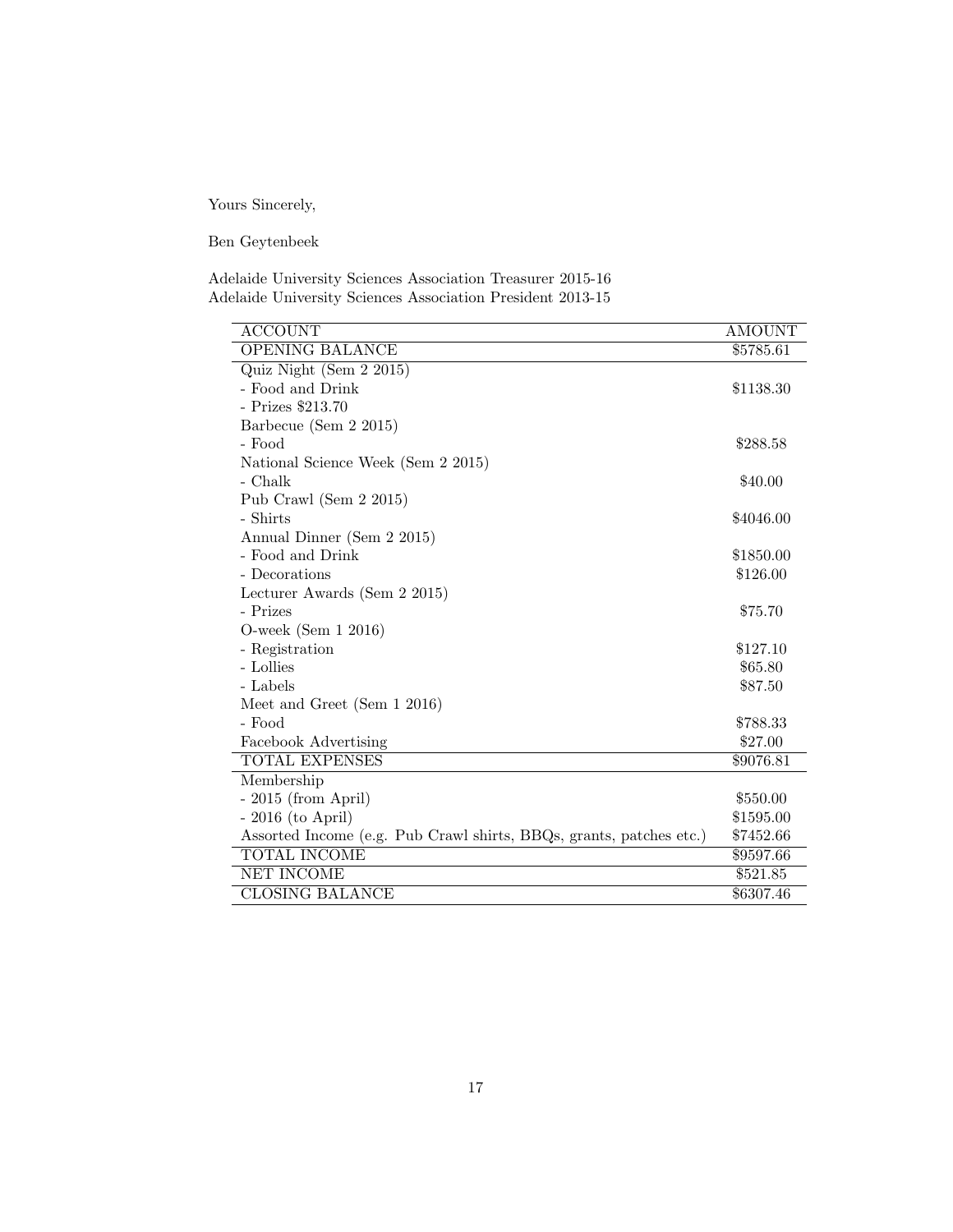### <span id="page-17-0"></span>C 2015 AGM minutes

See separate document.

### <span id="page-17-1"></span>D Secret ballot votes

In the case where there were more than two candidates for a position, the votes were recorded as follows:

For the election of 2 positions of Communications Officer, 26 votes were received, therefore the quota for election was 9 votes. Count 1: Lauren - 17 Michael - 0 Kirsten - 1 Sarah - 1 Josh - 7 LAUREN was ELECTED with 1.89 quotas. The remaining 0.89 quotas were redistributed. Count 2: Michael - 1.41 Kirsten - 2.82 Sarah - 1.94 Josh - 10.77 JOSH was ELECTED with 1.20 quotas. All positions are now filled.

For the election of 1 position of Third Year Representative, 24 votes were received, therefore the quota for election was 13 votes. Count 1: Karl - 11 Nibir - 7 Michael - 0 Kirsten - 5 Dominick - 1 MICHAEL was EXCLUDED with 0 votes. The remaining 0 votes were redistributed. Count 2: Karl - 11 Nibir - 7 Kirsten - 5 Dominick - 1 DOMINICK was EXCLUDED with 1 vote. The remaining 1 vote was redistributed. Count 3: Karl - 11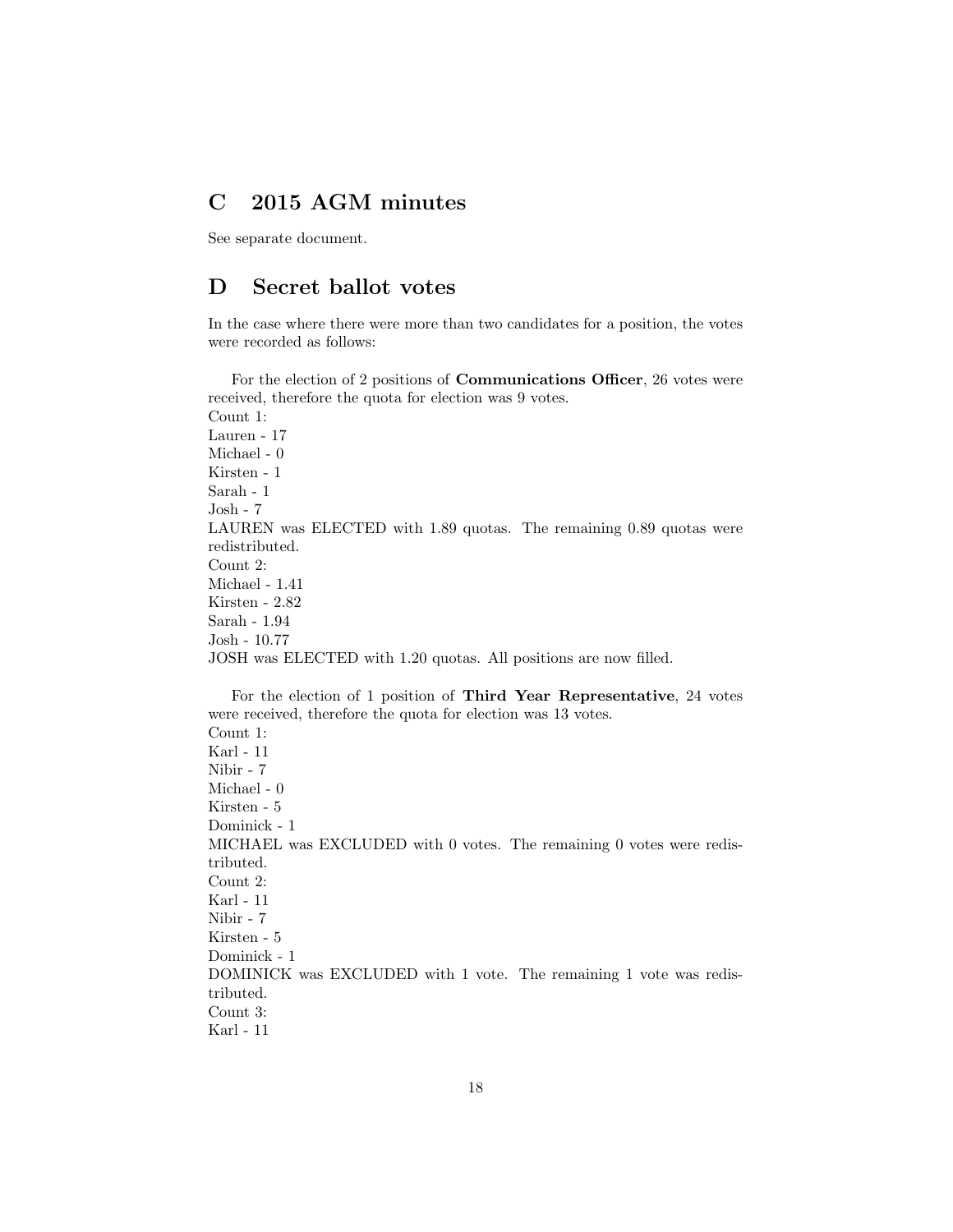Nibir - 7 Kirsten - 6 KIRSTEN was EXCLUDED with 6 votes. The remaining 6 votes were redistributed. Count 4: Karl - 12 Nibir - 12 KARL and NIBIR were TIED at the fourth count. Karl has 11 first preferences and Nibir has 7 first preferences, therefore KARL was ELECTED based on first preferences

For the election of 2 positions on the General Committee, 25 votes were received, one of which was informal, therefore the quota for election was 9 votes. Count 1: Shubhkaman - 0 Nibir - 9 Michael - 1 Sarah - 4 Rukmini - 1 Kirsten - 8 Dominick - 1 NIBIR was ELECTED with 1.00 quotas. The remaining 0.00 quotas were redistributed. Count 2: Shubhkaman - 0 Michael - 1 Sarah - 4 Rukmini - 1 Kirsten - 8 Dominick - 1 SHUBHKAMAN was EXCLUDED with 0.00 quotas. The remaining 0.00 quotas were redistributed. Count 3: Michael - 1 Sarah - 4 Rukmini - 1 Kirsten - 8 Dominick - 1 MICHAEL, RUKMINI and DOMINICK were TIED at the third count. As each candidate was equal on first preferences, the chair cast a casting vote to exclude Michael. The remaining 0.11 quotas were redistributed. Count 4: Sarah - 4 Rukmini - 2 Kirsten - 8 Dominick - 1